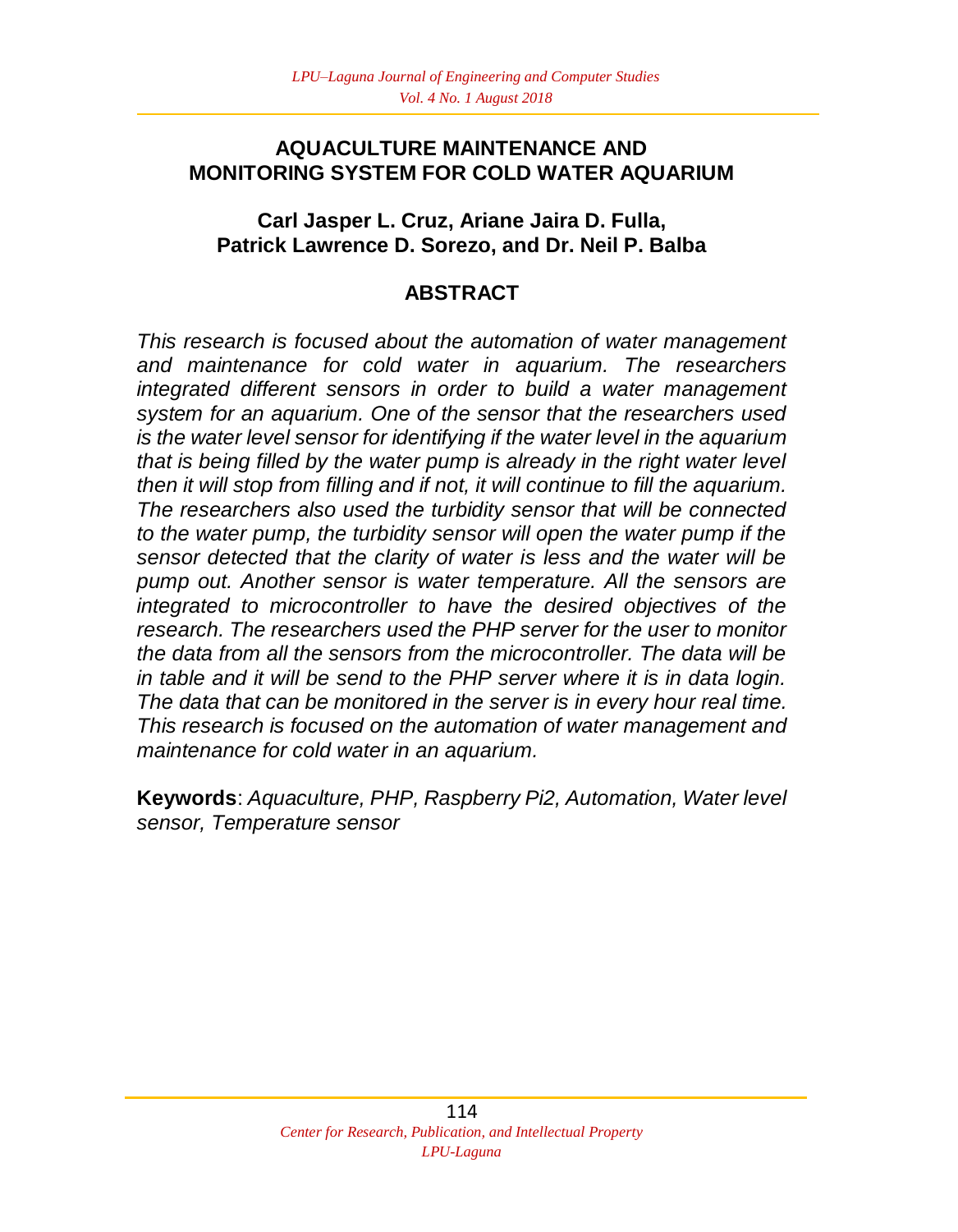## **INTRODUCTION**

## **Background of the Study**

 Majority of the aquariums used on today's houses are monitored manually. Since human actions are very prone to errors and inaccuracy in relative to human nature, a change must occur in terms of how the management and monitoring is done, such as from manual to automatic. Gathering data about aquariums and life sources inside the environment must be done very accurate and clear since life forms depends on how well and good the environment is. Unacceptable change in the levels of the parameter values of the water may cause negative effect to the life of aquatic animals. This gives an idea for the proponents to automate the work of an aquaculture system. Various sensors are used in this project such as a water level sensor, temperature sensor, and a turbidity sensor. The sensors mentioned are used in water monitoring and management system.

## **Objectives of the Study**

The general objective of this study is to develop a system that would maintain and monitor the cold-water aquarium for aquaculture.

Specifically, this study aims to:

- To develop a database that will hold the activities going inside the aquarium.
- To automate the water replacement cycle of the aquarium using microcontroller.
- To develop a system that will accurately maintain the aquaculture in the aquarium

## **Significance of the Study**

This system can help lessen the work of cleaning the aquarium, because it automatically replaces the water inside the tank, and they can also avoid being wet in the process. This system can also help in monitoring the aquarium if for example the owners are on a trip or on a vacation, they can see and monitor the status of their aquarium through the internet.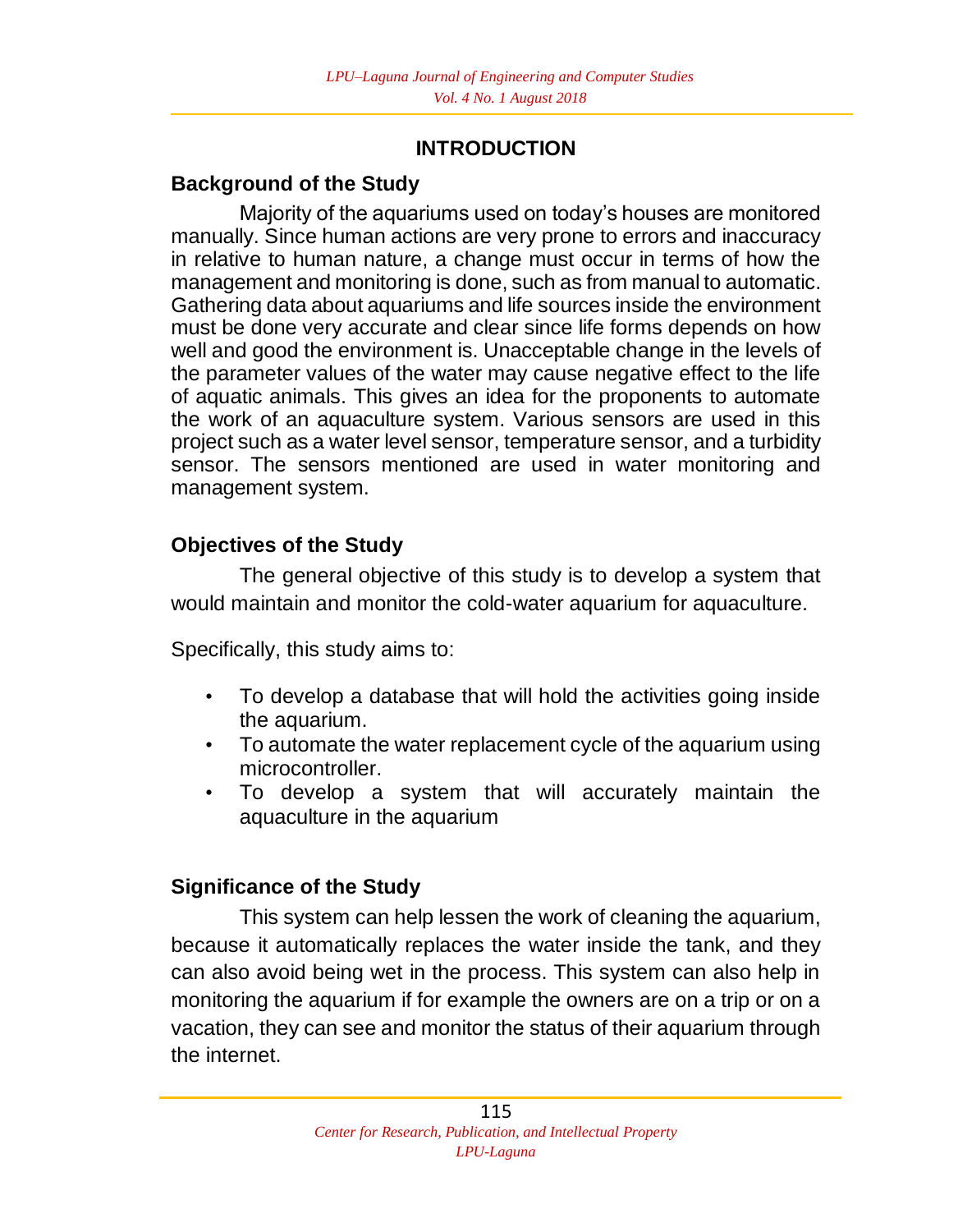## **Scope and Limitations**

In this project, the proponents use a raspberry pi microcontroller as the main controller of the system. They also use IOT module that connects one device to another wirelessly to the internet. The proponent would also use a turbidity sensor to check the clearness of the water, this would determine if the water inside the tank needs to be replaced. Also, this project will use water level sensor for automatic water refilling of the tank, and also a temperature sensor to check and monitor the temperature of the aquarium.

There are limitations regarding this project. One of them is that the aquarium cannot be 100% cleaned because it only replaces the water. Also, this system can only be applied to cold water aquariums since this kind of aquarium is typically used in houses and by fish lovers and enthusiasts.

# **REVIEW OF RELATED LITERATURE**

This chapter is about related literature and previous studies of other researchers and that the present researchers believed that this guide them in their present research. The standards that they have used is making the prototype are also considered in the previous research. This helped them to decide if they are going to use the exact standards or used an updated standard as of that moment.

# **Related Literatures**

The system proposed by Adarsh Kaimal et al is to monitor the quality and level of the water inside an aquarium as well as to give feeds to the fish in the aquarium automatically. The proponents have developed a smart aquarium with pH control, water renewal and monitor lighting. The main purpose of the researchers for this project is to create and maintain a water management system for an aquarium. Every device on the system is connected to the PLC or Programmable Logic Controller where every input is being red by the PLC and gives signal to the appropriate actuator of the system. [1]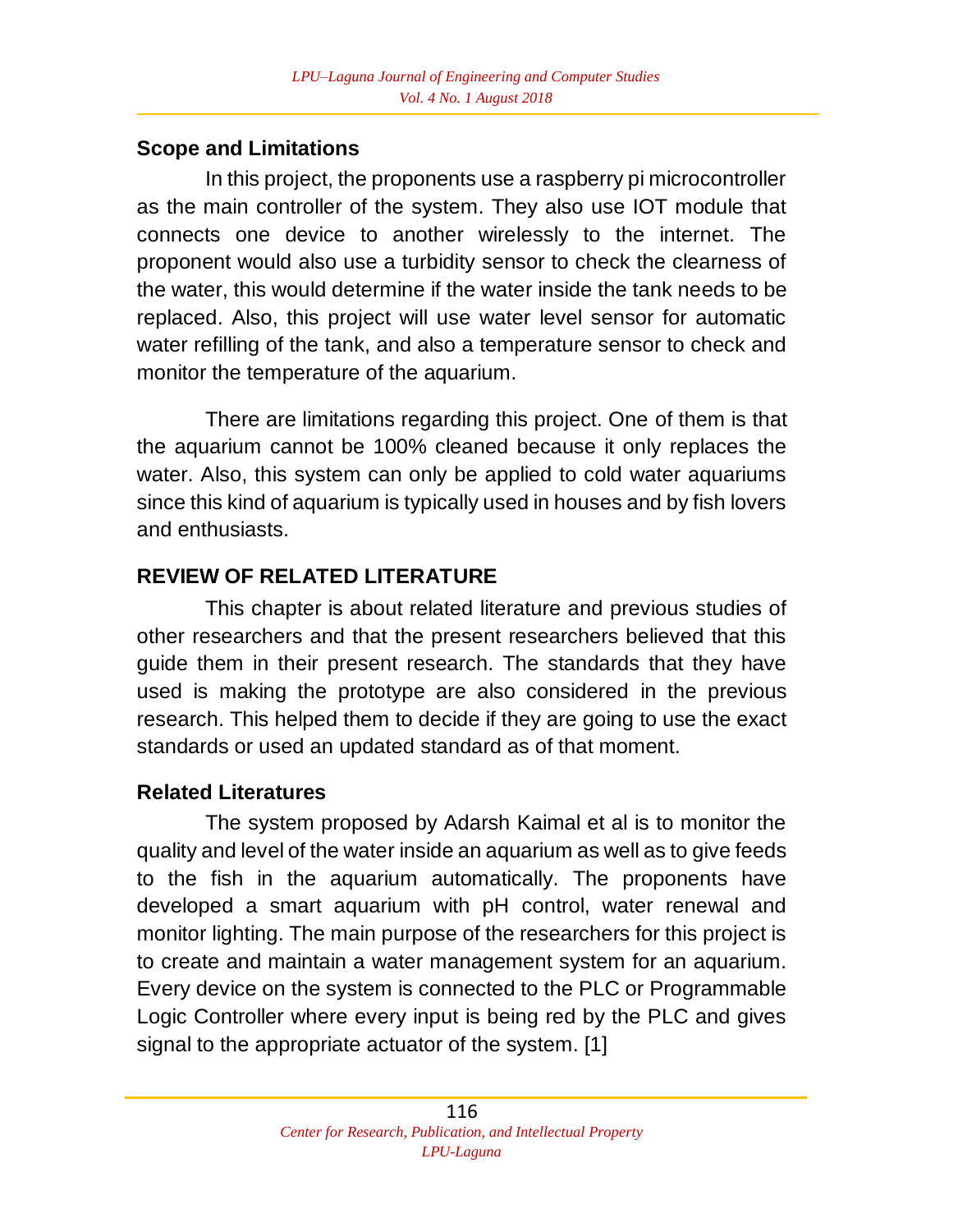Another research entitled Design and Control of Aquarium Water Management System using Programmable Logic Controller (PLC). The project consists of sensors that are controlled in the PLC. Using Bluetooth or wireless wavelength it is able to control or connect the PLC to a Personal Computer. Without the PLC or sensor, the feedback of the system will affect the aquatic life in the aquarium. The PLC will be the brain where it can control or be connected to hardware application which will improve the water management system. [2]

 The system proposal of Taufik Ibnu Salim et al, states that by using an aeration in the form of micro bubble could monitor the water quality of the aquaculture. The data processing is done by the raspberry pi 3 which uses python programming language to create the program acquisitions and the program viewer on the computer. The sensors used are for reading stability and monitoring performance. Some water quality that is monitored are the dissolved oxygen, pH quality and temperature. [3]

Based on the project entitled Automatic Water Level Control System, the proponents aim to develop a prototype of water level control. The mechanism of this project is though conductive method to measure the level. Each four level in tank has aluminum wires arranged in  $\frac{1}{4}$ ,  $\frac{1}{2}$ ,  $\frac{3}{4}$ , and the whole levels in tank, the end of the wires are contented to the Arduino. At the bottom of the tank there is a fifth wire and its resistor are full down resistors. In the dry end of the wire it is connected to 5V DC. So, when the water touches a particular wire it connects to the 5V DC and because water has small conductivity. The current flow will be converted into proportional voltage by the pull-down resistor. Through the voltage drop across the resistors in each level of the tank the data is receive by this how Arduino determined the water level in tank. The buzzer and pump are connected to the digital output pins of the Arduino. This is how their system for works it will start to the with the sensing in sump tank if it is empty the buzzer will on and if it is not empty it will sense water in tank with four sensors then it will go to the microcontroller which is Arduino, the decision making is based in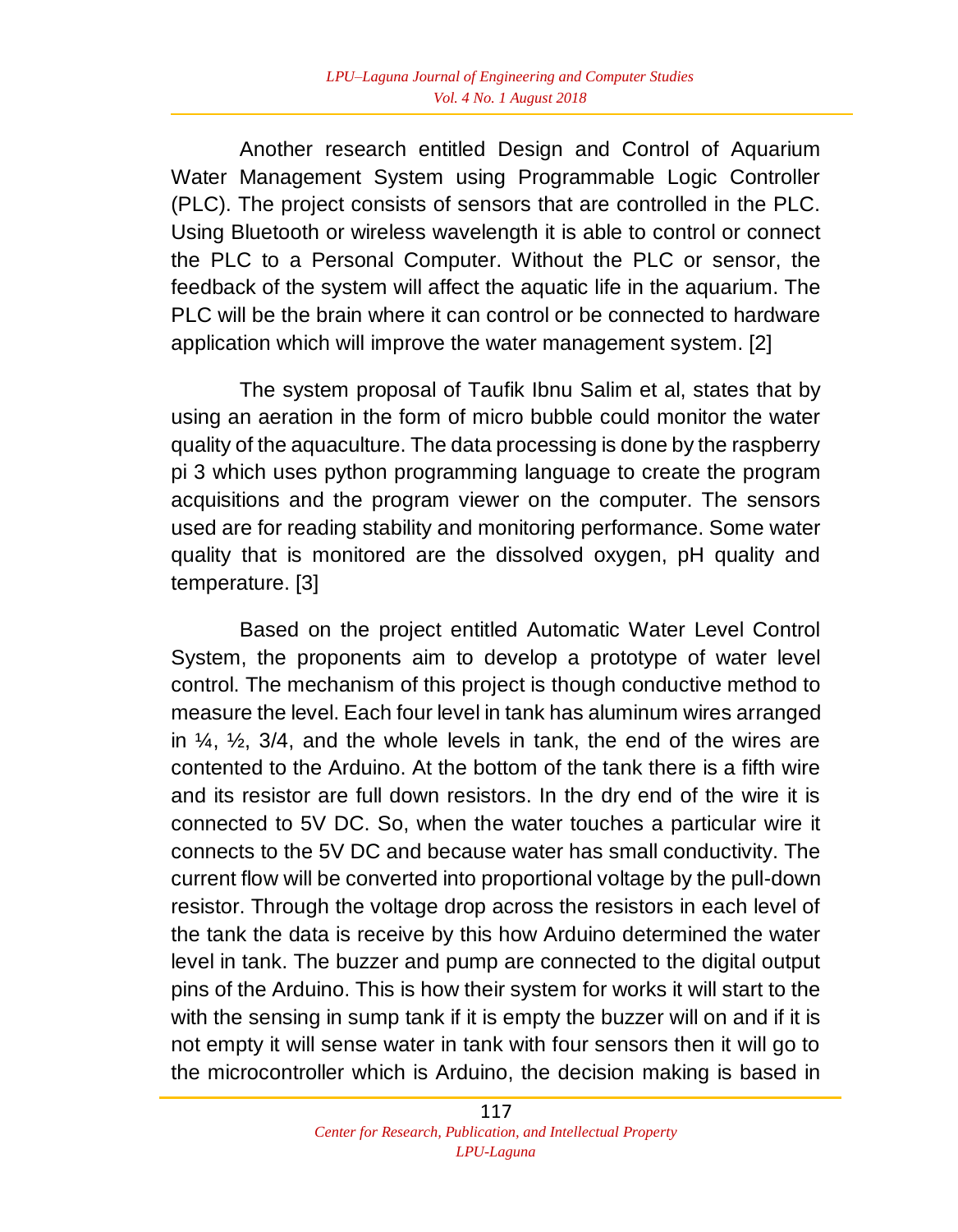water level if tank full then motor off if motor on and results are displayed to their display unit. [4]

From the research paper entitled An IOT based reference architecture for smart water managing processes, the proponents based their standards on a platform independent service – oriented architecture called Object Linking and Embedding for Process Control Unified Architecture (OPC UA). From this standard, the proponents propose a smart water management model integrating IOT technologies along with business process coordination and decision support systems. [5]

According to a researched entitled Design and Implementation of Aquarium Remote Automation Monitoring and Control System, this study aims to improve the way on how human took care of their pet in applying the technology using internet of things pet monitor system. The system composition is composed of, control module, monitoring module, video server, center server platform and client server. The control module is assigned to in controlling the light equipment, oxygen and filtering equipment in aquarium. All orders in control units are send to the center server platform. Through the use of RS485 transparent protocol it can upload the data from the temperature sensor to the center server. There are two ways for system client to access system using personal computer and mobile phone. In PC, they develop an internet server based on the ASP technology on the center server, user can access it by IE explores through internet. For mobiles, they design an Android mobile operational system platform and can be access through WI-FI or GPRS network. For the safety of user, the system has user authentication and all operations will be access only allowed persons only. [6]

In a research paper titled Android Based Smart Water Pump Controller with Water Level Detection Technique, the author stated that water filling using a pump can be a lot of work because the tank needs to be manually checked by some personnel whether the tank is full or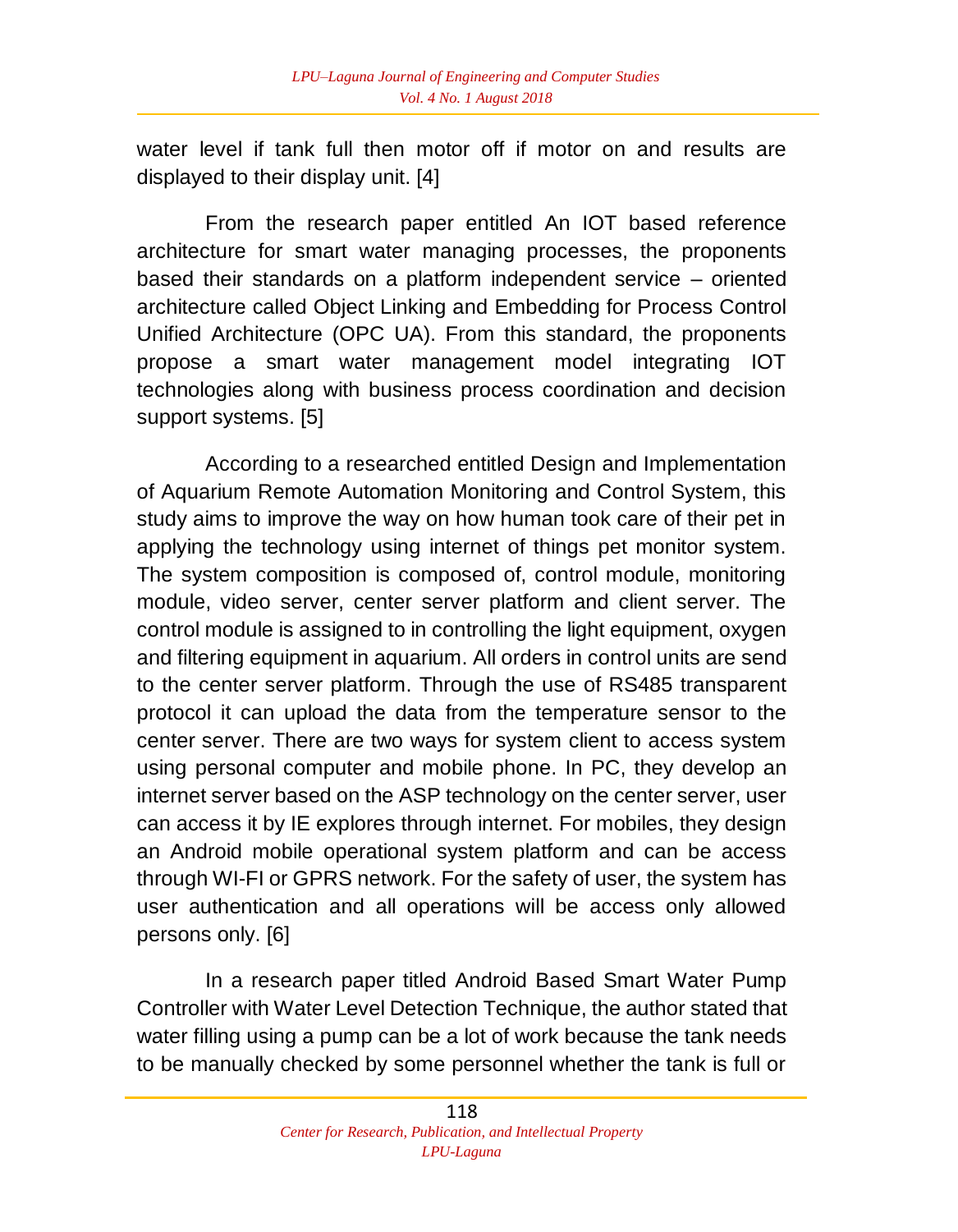not. Water management must be accurate since the tank should not be over flowing with water. The android application used here is to monitor the data in the tank, and can be used to turn ON or OFF the pump. The android is basically the controller of the whole system. [7]

Sukriti, Sanyam, and Indumathy stated that anIoT can be used for continuously monitoring or maintaining the water supply using the proposed mobile application. They also stated that the system reduces the wastage of water and minimizing the manual work of the users. The system uses a primitive alternative method that will alarm the user when the water is at a critical level and it will be sent to the user and the user can manually close the water tank. Using the Internet of Things, the proponents would connect one machine to another machine via wireless connection. [8]

According to the paper Water Tank Monitoring and Visualization System Using Smart-Phones, a water tank system consists of a tank, a valve and a pump. Each of the sensors from those different components outputs the data and sends it to the user's smart phone. The author has stated two ways to get the data wirelessly to the smart phone, it is either by the use of a TCP/IP socket communication or through PHP webpage. Since TCP/IP socket communications gives limits to monitoring and there could only be a one-to-one connection from the system to the user. PHP uses a webpage where multiple users can monitor the system and it can be accessed universally from any type of smartphone. [9]

The paper of Jui-Ho Chen along with his co-authors, stated that an automated water monitoring system would be establish for the fish farm environment simulation. The authors also stated that the user with a mobile phone could have complete control of the system especially android devices. The monitoring system consists of a temperature, dissolved oxygen, pH value and a water level sensing module. A low power MSP430 series MCU is used as the core for each sensing terminal device, it is also used to capture physical sensing device. Then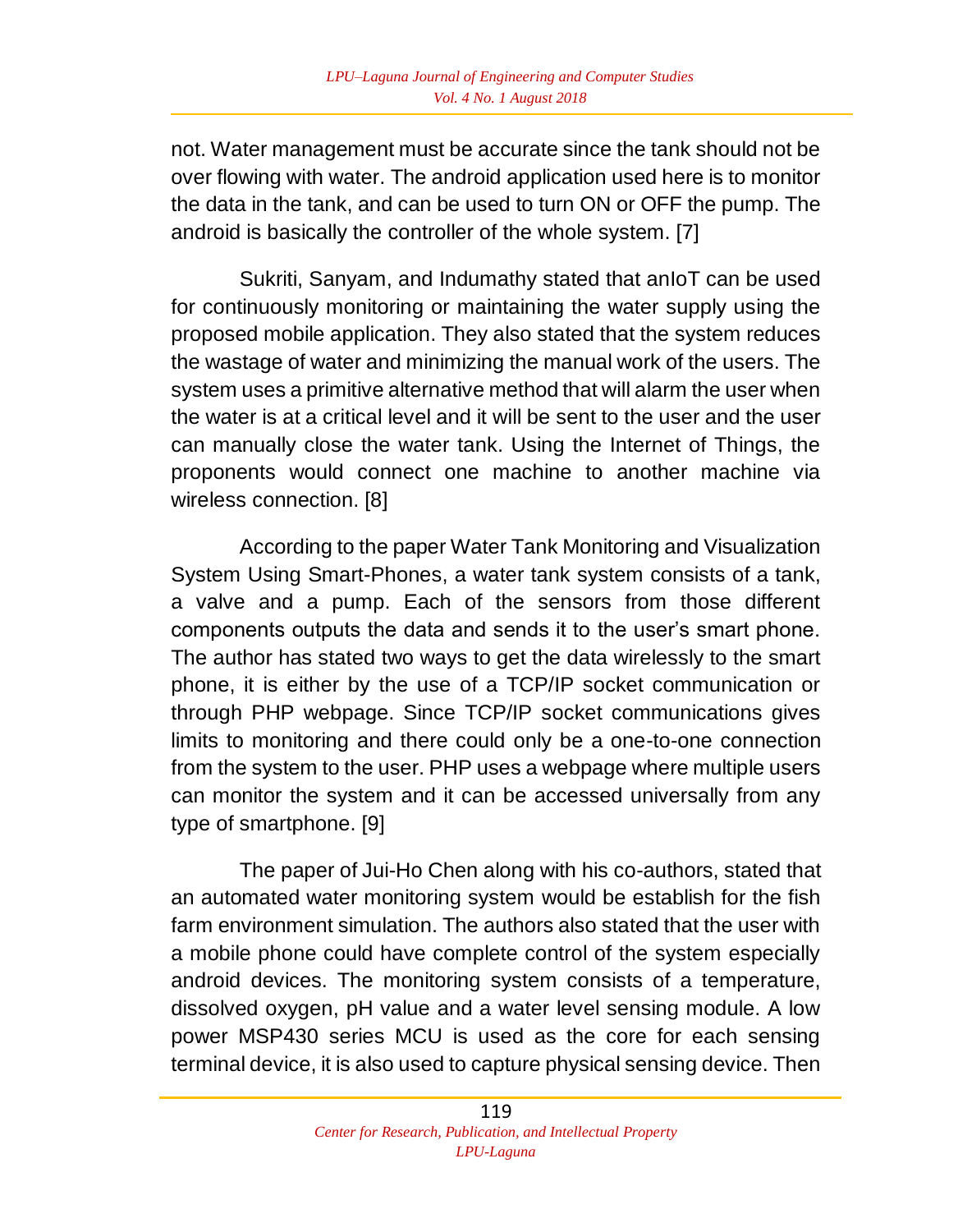the Zigbee wireless sensor network bring all the data to the processing core where the Wi-Fi interface would get that data then deliver the signal to the user's phone. The power supply for the system could be in various ways like battery cells, solar power, or an electric supply so it will not be a high power consuming system. A UPS was used in the system to make the system more secure, low cost and low power consumption. [10]

## **Synthesis**

According to this related review of literature for water level, the proponents decided to have an automatic refilling water system as one of the part of this research. Since it is automatic water refilling it is important to have a water level parameter in order to have right amount of water in the aquarium. According to the project Automatic Water Level Control System they have four levels with conductive method to measure water level, but since the proponents will have a water sensor, the proponents will just have high level, normal or in critical level to the desired level of water in the aquarium, which water sensor is connected to the Raspberry Pi.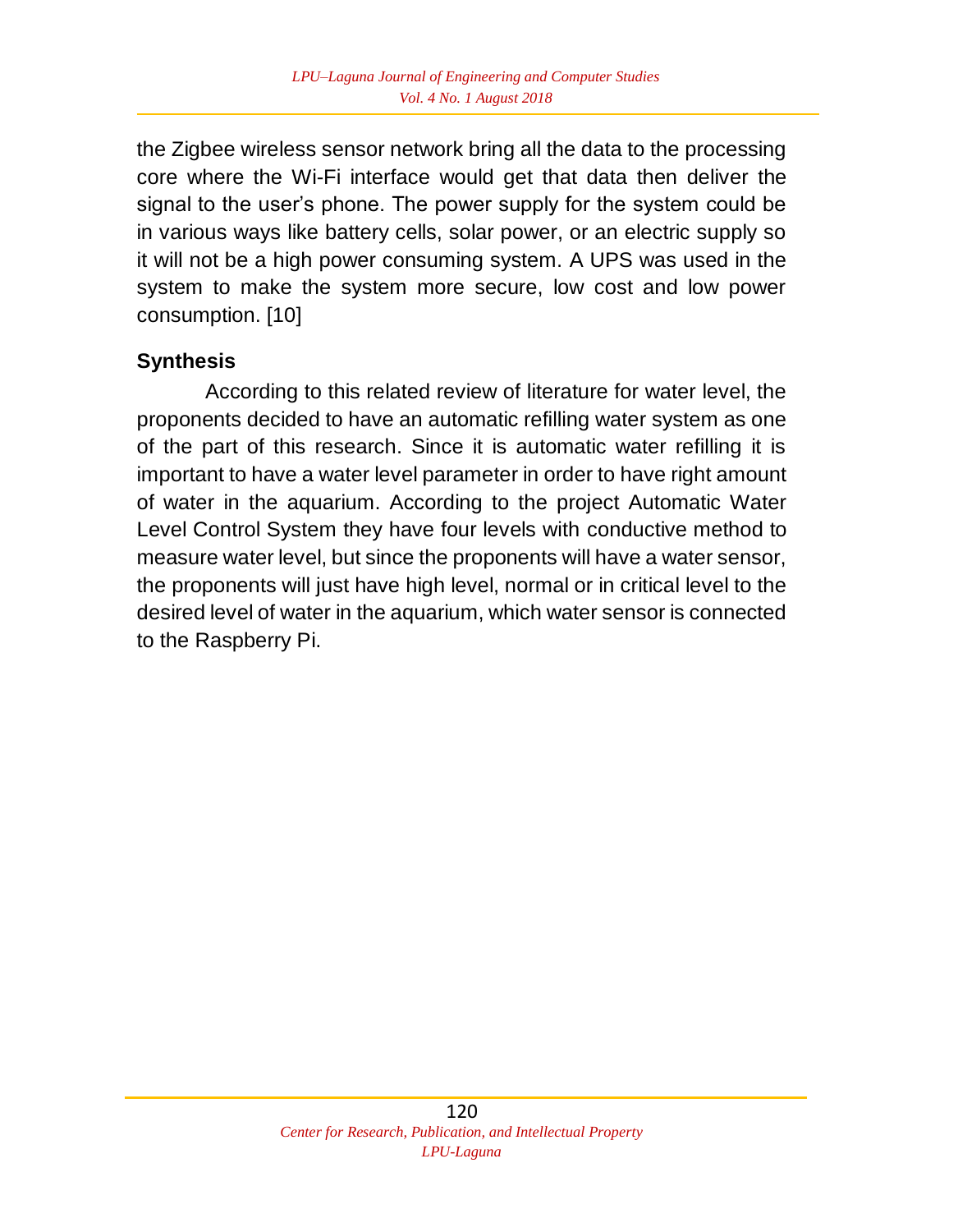### **Conceptual and Theoretical Framework**

In this chapter, it shows the process the flow of the system for Aquaculture Maintenance and Monitoring System for cold water aquarium and how it works. It tackles the conceptual and theoretical framework of the research. This is based in the previous chapter which is review of related literature which is the research methods to develop the present research. The chapter include the proposed design and the software and hardware materials for the whole prototype.

#### **Conceptual Framework**

The study aims to have an automated water management and monitoring for aquarium. In order to build the system for water management the researchers used different sensor and microcontrollers that will be shown in this chapter.



**Figure 1**. Basic Concept Diagram

Figure 1 shows the methodology of the system above. The hardware part of the system mostly consists of sensors that would measure the data such as the level, temperature and quality of the water inside the aquarium. The Raspberry Pi would be the core system of the project since all the gathered data is stored on the microcontrollers before it is sent through the Internet.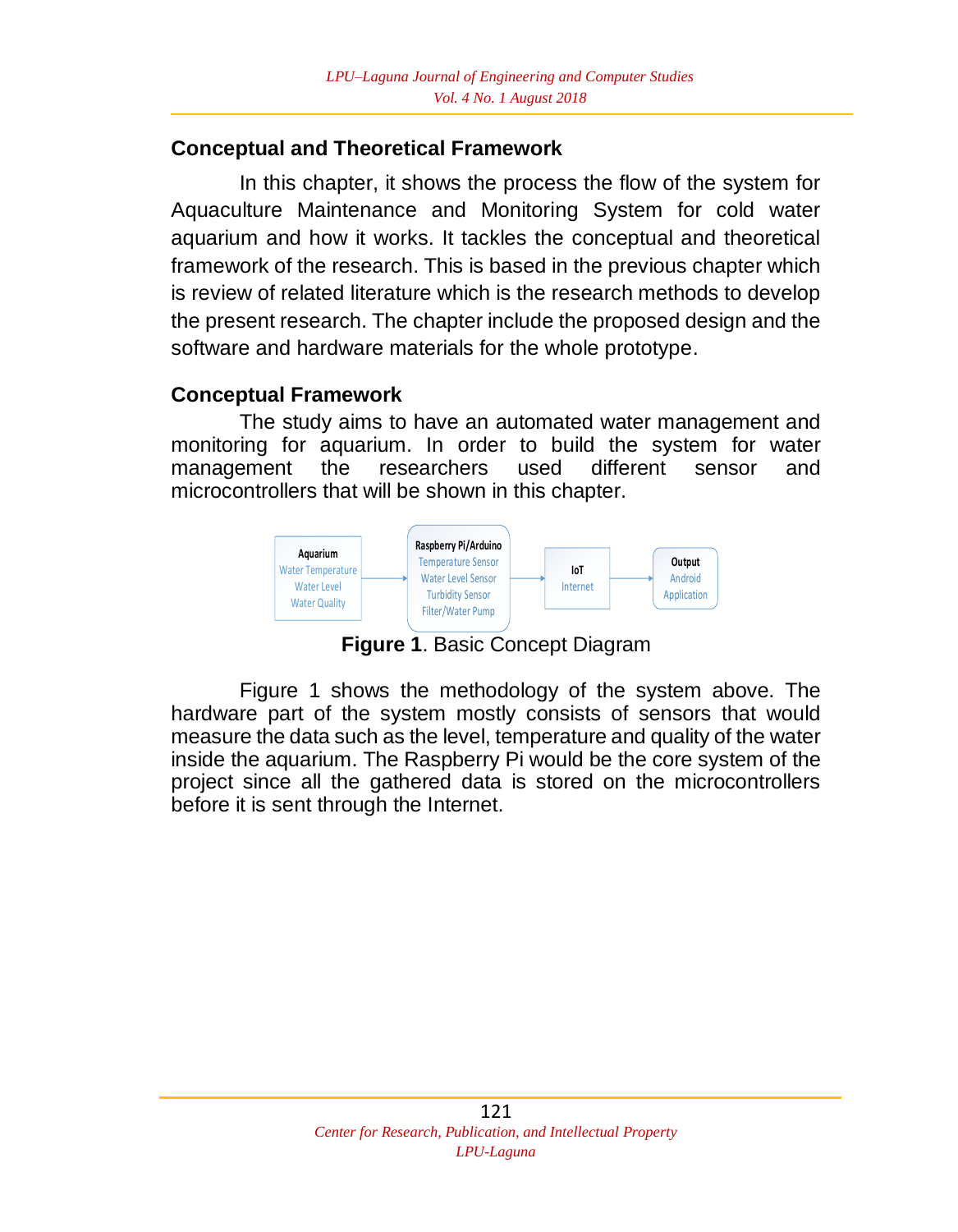*LPU–Laguna Journal of Engineering and Computer Studies Vol. 4 No. 1 August 2018*



**Figure 2**. Internal Components of the System

Figure 2 shows that all sensors are connected to the microcontrollers and the water pump is connected to relay then relay is connected to microcontroller.



**Figure 3**. Flowchart for the Water Management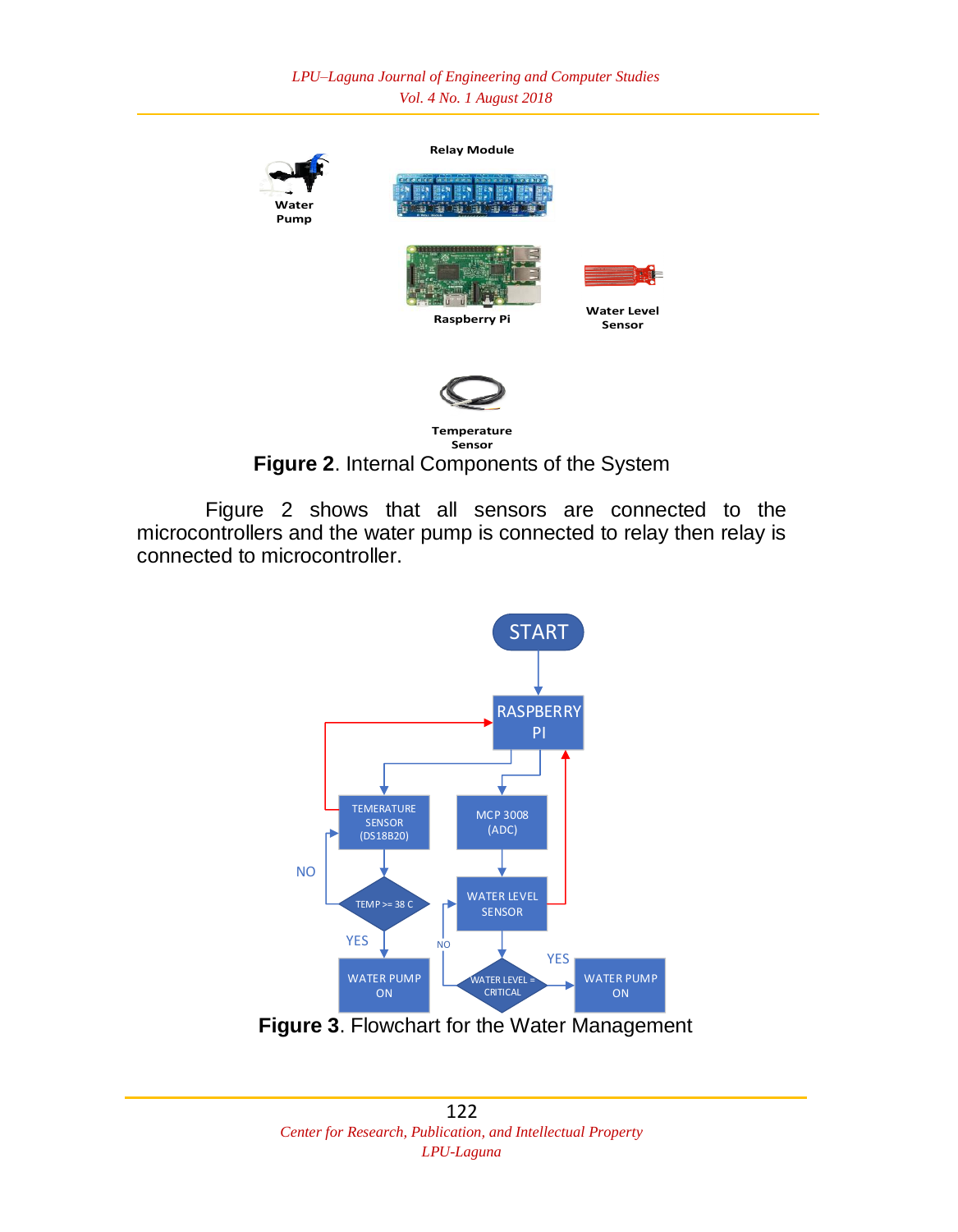This figure shows how the sensors are connected to the microcontroller and how the sensors are connected with each other. The Raspberry pi will start then the temperature, water level sensor and turbidity will on. If the temperature sense that the temperature is higher or equal to 38 C then the water pump will on. Then if the water level sense that the water is in critical the water pump will also on.



Figure 4 shows how the microcontroller and gathered data from sensors are inputted to the data base.

## **Proposed Design**



**Figure 5**. Proposed Design of the System

As shown on figure 5 the proposed design of the system. The Raspberry Pi microcontroller and the wirings of each device were configured to prevent getting wet but it is also covered with an enclosed box to increase protection for the core system. The sensors where inside the tank since it can be made water proof to get efficient data of the water levels and quality. The water pump is placed at 75% lower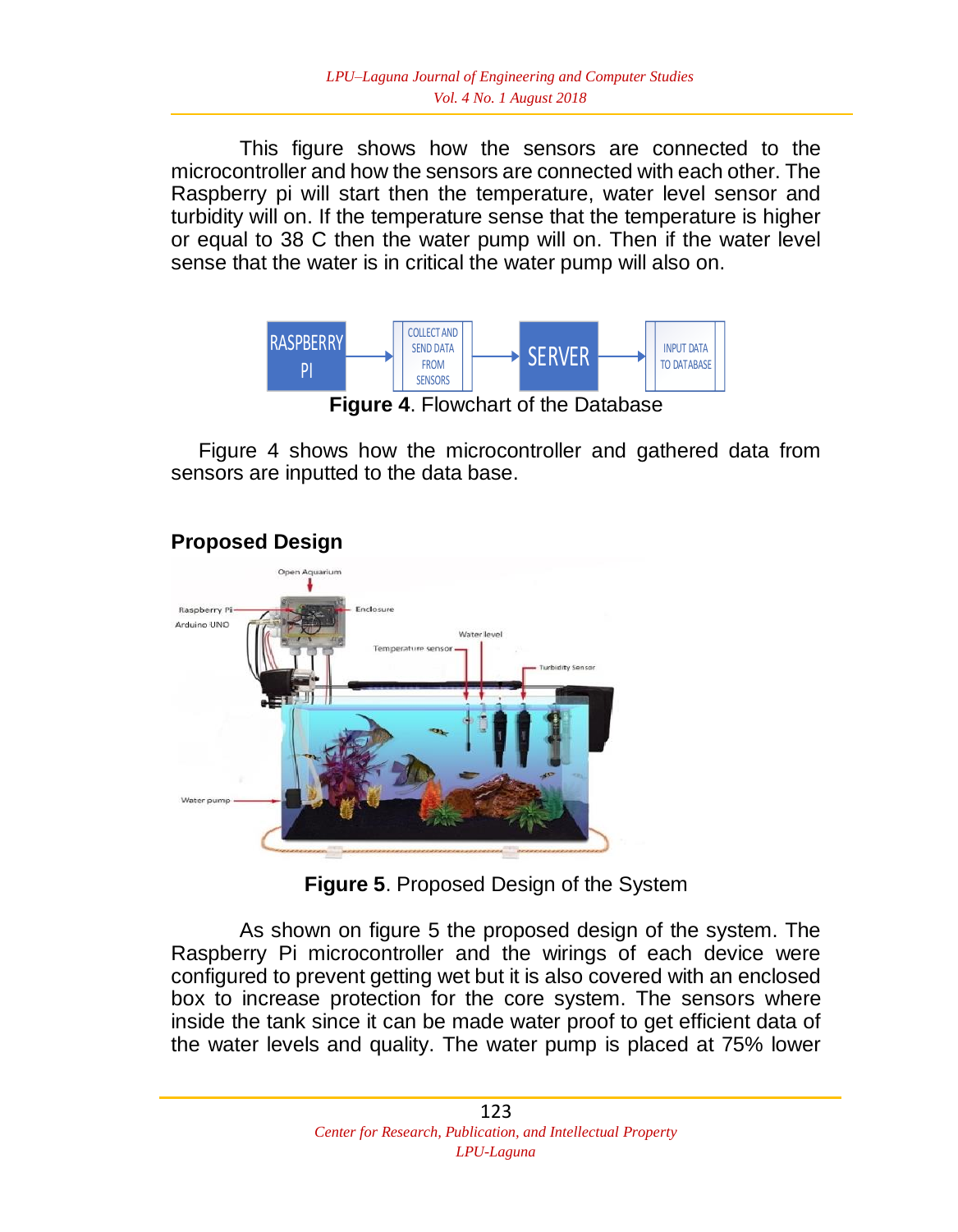part of the aquarium since it is still needed 25% of water for the fish to swim when the pump dishes out the water.

## **RESULTS AND DISCUSSION**

| <b>Test 1 (November 29,2017)</b> |             |                       |                             |                                    |  |  |
|----------------------------------|-------------|-----------------------|-----------------------------|------------------------------------|--|--|
| Date/Time                        | Temperature | <b>Water</b><br>Level | Pump<br>#1<br><b>Status</b> | <b>Pump</b><br>#2<br><b>Status</b> |  |  |
| 2017-11-29<br>10:30:24 (A.M.)    | 26.528 C    | Normal                | <b>OFF</b>                  | <b>OFF</b>                         |  |  |
| 2017-11-29<br>11:30:25 (A.M.)    | 27.317 C    | Above<br>Normal       | <b>OFF</b>                  | <b>OFF</b>                         |  |  |
| 2017-11-29<br>12:30:27 (P.M.)    | 29.590 C    | Critical              | ON                          | <b>OFF</b>                         |  |  |
| 2017-11-29<br>$1:30:28$ (P.M.)   | 30.735 C    | Normal                | ON                          | ON                                 |  |  |
| 2017-11-29<br>$2:30:29$ (P.M.)   | 28.189 C    | Critical              | <b>ON</b>                   | <b>OFF</b>                         |  |  |
| 2017-11-29<br>$3:30:31$ (P.M.)   | 27.706      | Normal                | OFF                         | <b>OFF</b>                         |  |  |

**Table 1.** Initial Testing and Results

Table 1 shows the results of the initial testing performed by the proponents.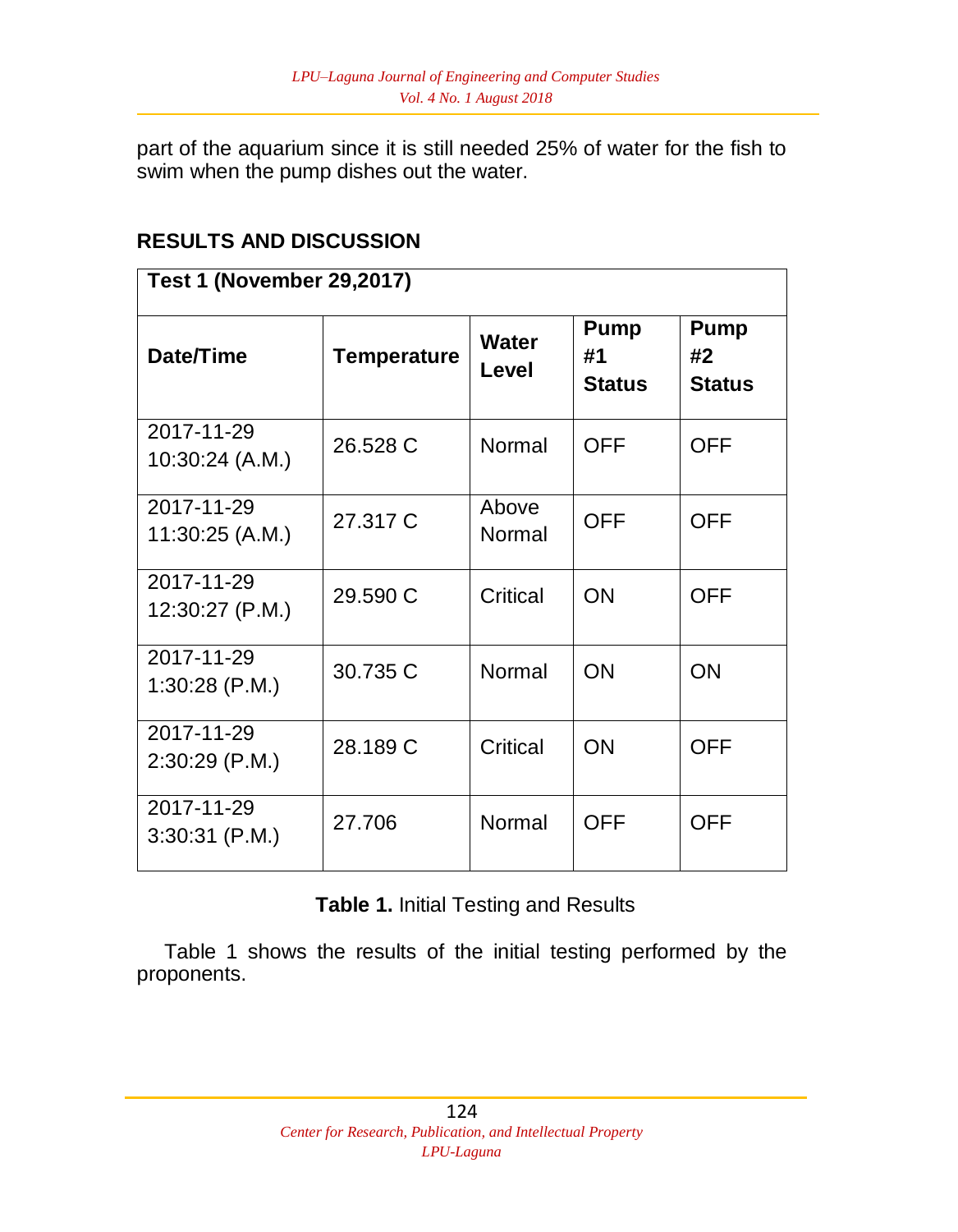| <b>Test 2 (November 30,2017)</b>        |                    |                |                                    |                                    |  |  |  |
|-----------------------------------------|--------------------|----------------|------------------------------------|------------------------------------|--|--|--|
| Date/Time                               | <b>Temperature</b> | Water<br>Level | <b>Pump</b><br>#1<br><b>Status</b> | <b>Pump</b><br>#2<br><b>Status</b> |  |  |  |
| 2017-11-<br>30<br>11:30:24<br>(A.M.)    | 26.878 C           | Normal         | <b>OFF</b>                         | <b>OFF</b>                         |  |  |  |
| $2017 - 11$<br>30<br>12:30:25<br>(P.M.) | 26.568 C           | Normal         | <b>OFF</b>                         | <b>OFF</b>                         |  |  |  |
| 2017-11-<br>30 1:30:27<br>(P.M.)        | 29.129 C           | Critical       | ON                                 | <b>OFF</b>                         |  |  |  |
| $2017 - 11$<br>30 2:30:28<br>(P.M.)     | 30.189 C           | Normal         | <b>OFF</b>                         | <b>OFF</b>                         |  |  |  |
| $2017 - 11$<br>30 3:30:29<br>(P.M.)     | 28.981 C           | Normal         | <b>OFF</b>                         | OFF                                |  |  |  |

**Table 2**. Final Testing and Results

Table 2 shows the results of the final testing of the system performed by the proponents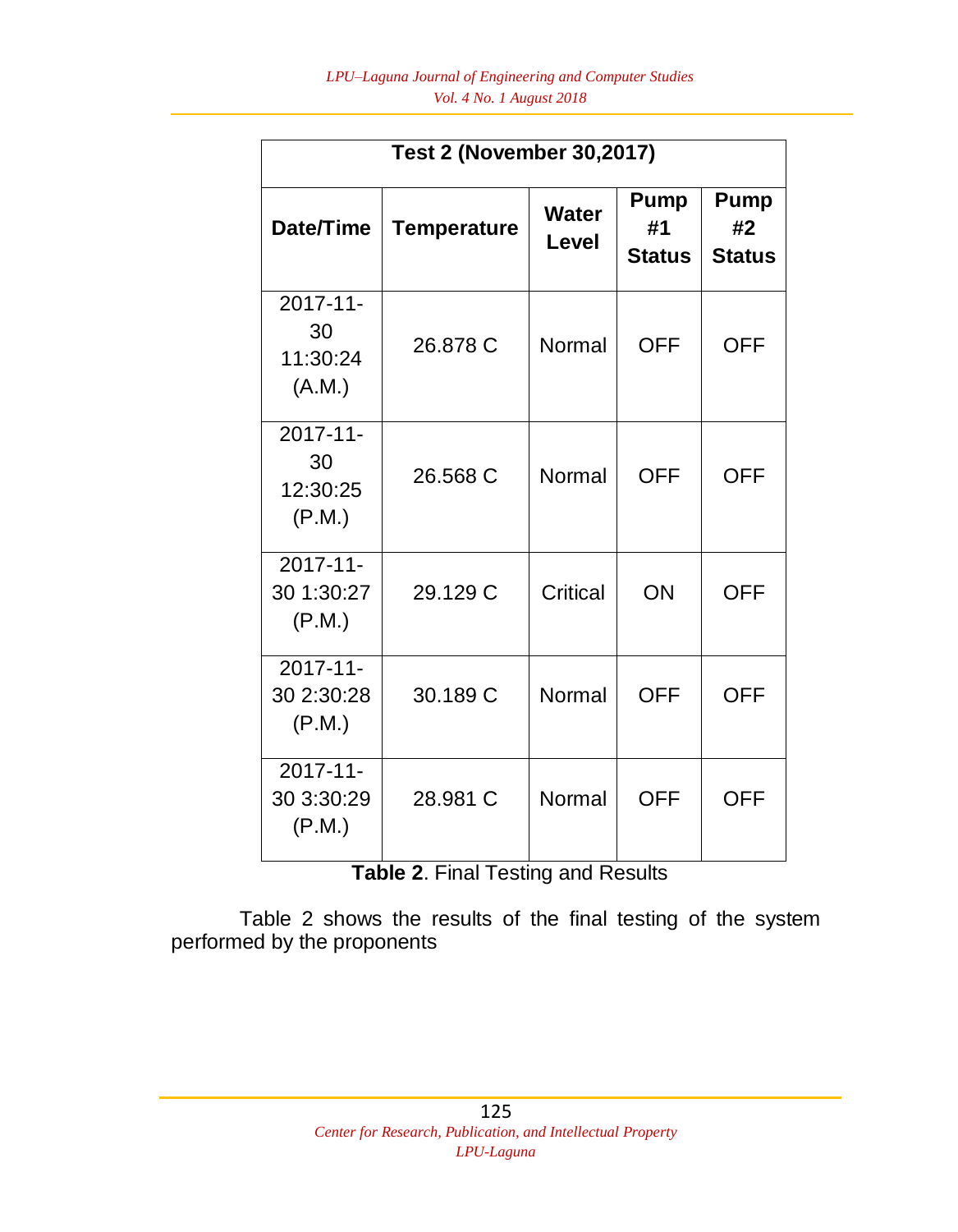### **CONCLUSION**

The system was made and developed by the researchers to manage and monitor the water in aquarium using microcontroller such as Raspberry Pi in order to make the automation happen. With the given parameter through the sensor's data the system worked properly and give an accurate result for the water management. With the positioning of the sensor's it is important that the sensors are attached with the water so that the record is proper. Since the system deals with the water there are still some components that need to be protected such as the microcontrollers that needs to be isolated and covered, another is some part of the sensor needs to be covered. Through the use of PHP server the user of this system can monitor the water management.

### **RECOMMENDATIONS**

In recommendation for future innovators of this project, the proponents would like to suggest that another water level sensor and temperature sensor should be provided to give more accurate and conditional results. The added water level sensor must be used to measure the level of the water below normal level and the added temperature sensor must be used to measure the temperature which is below the standards given by the proponents and must be relative to the conditions to be made